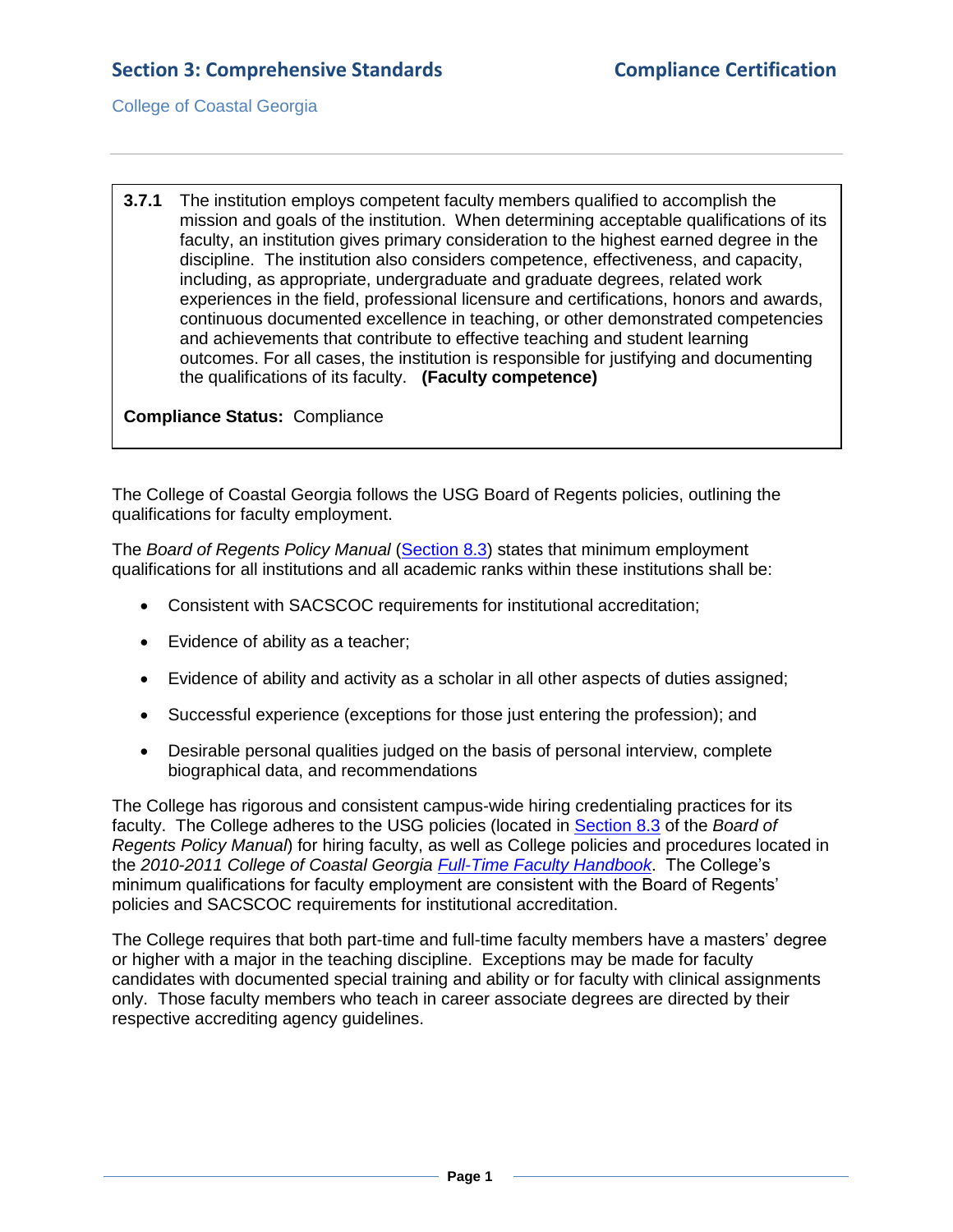College of Coastal Georgia

Specific credentials for teaching faculty include, but are not limited to: evidence of ability as a teacher and a commitment to excellence in teaching; evidence of ability and activity as a scholar; successful experience (except those just entering the academic profession); desirable personal qualities judged on the basis of personal interview, biographical data, and recommendations; interest in service to students, the community, and the institution; and the ability to utilize technology in the classroom.

Faculty teaching baccalaureate courses hold a doctoral or master's degree in the teaching discipline or a master's degree with teaching or practice experience in the field. At least 25 percent of the discipline course hours in each of the College's baccalaureate degree programs are taught by faculty holding the terminal degree in the discipline. The terminal degree for all of the baccalaureate programs at the College is the doctorate.

In Fall Semester 2010, all full-time faculty members met credential standards either through earned degrees or through an assessment of their educational and professional accomplishments. As Table 1 shows, 36 percent of full-time instructional faculty held doctoral degrees, 58 percent held master's degrees, 3 percent held a baccalaureate degree, and 3 percent held an associate's degree.

| <b>School</b>                            | n  | <b>Doctoral</b><br><b>Degree</b> | Master's<br><b>Degree</b> | Bachelor's<br><b>Degree</b> | Associate's<br><b>Degree</b> |
|------------------------------------------|----|----------------------------------|---------------------------|-----------------------------|------------------------------|
| Arts, Humanities and Social Sciences     | 24 | 8                                | 16                        |                             |                              |
| <b>Business and Public Affairs</b>       | 12 | 6                                |                           |                             |                              |
| <b>Education and Teacher Preparation</b> |    | 5                                | າ                         |                             |                              |
| <b>Mathematics and Natural Sciences</b>  | 25 | 13                               | 12                        |                             |                              |
| Nursing and Health Sciences              | 17 | 4                                | 9                         | າ                           |                              |
| Total                                    | 90 | 32                               | 52                        |                             |                              |

#### **Table 1: Faculty by School and Highest Degree Earned – Fall Semester 2010**

### **Faculty Credentialing**

The Vice President for Academic Affairs has a comprehensive faculty credentialing process by acquiring documentation for all professional faculty members, and then affirming that they are qualified to teach the courses they are assigned to teach. The College has official documentation showing completion of the doctoral degree (or the terminal degree for the field as appropriate for the discipline) as part of its faculty personnel files.

To verify highest degrees obtained, official degree certifications, official transcripts, and other documentation are required. If any further documentation is needed, the faculty member will be responsible for acquiring the information needed and providing it to the Office of Academic Affairs to complete the credentialing.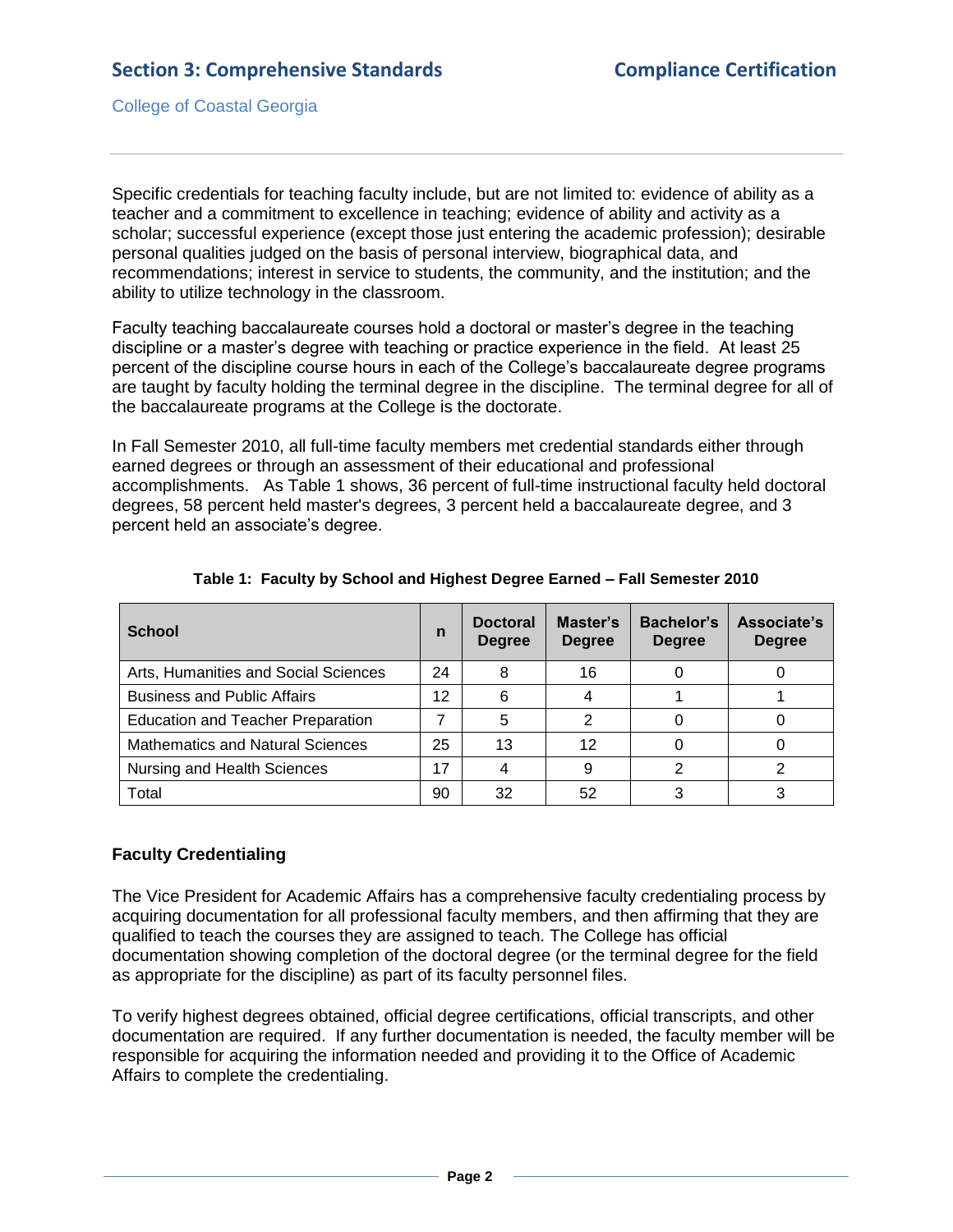College of Coastal Georgia

To determine, for each faculty member, if the field of study of the highest degree matches the field(s) of the courses each faculty member is teaching during academic year 2010-2011, a Classification of Instructional Programs (CIP) code was assigned based on his/her highest degree and field of study – overseen by each School Dean. Courses offered at the College likewise have a CIP code assigned to them. If there is an appropriate alignment, then no further documentation is needed. If there is not a match, then a justification for a faculty member teaching a course outside their highest degree field of study must be provided by the appropriate academic dean or additional documentation is obtained that shows that the faculty member is qualified to instruct the course(s) they are teaching – Justification and Documentation For Exception to the SACSCOC Faculty Credentials Guidelines [sample.](3.7.1.eFacultyCredentialJustificationsample.pdf#page=1)

The initial matching of faculty CIP codes is accomplished by the Office of Academic Affairs. Additional confirmation of faculty credentialing is provided by the School Deans to the Vice President for Academic Affairs. Final faculty credentialing is affirmed only by the Vice President for Academic Affairs. The official Faculty Roster includes CIP alignments.

Official faculty files are housed in the Office of Academic Affairs, which also maintains a credential database that includes all employees who have faculty rank. This database tracks the teaching subject area, as well as all academic degrees each faculty member holds. Each faculty member's qualifications and justification for course assignments are documented on the SACSCOC Faculty Roster Form<sup>1</sup>.

The Faculty Rosters – organized by each School – have four columns and identify the following information:

- **Column 1:** Faculty name; employment status; full-time or part-time
- **Column 2:** Course(s) taught prefix, course number, course title by term; course identification – (D) developmental, (UT) undergraduate transferable, or (UN) undergraduate non-transferable.
- **Column 3:** Academic degrees, diplomas, and certificate that help qualify the instructor to teach. Includes the conferred date of the degree and name of the institution(s) where degrees were earned. When the current degree does not appear to match the discipline, or when in question, the 18 plus graduate hours are identified and summarized. (The College's standard is 18 graduate hours within the discipline.)
- **Column 4:** Additional qualifications related work, licensure, and certificates are included. Where applicable, a notation of "See Justification" is listed. By clicking the hyperlink, an additional justification web page can be accessed for detailed information to qualify the instructor.

 $\overline{a}$  $1$  Grey color font used on the Faculty Roster Form identifies faculty as no longer employed at the College.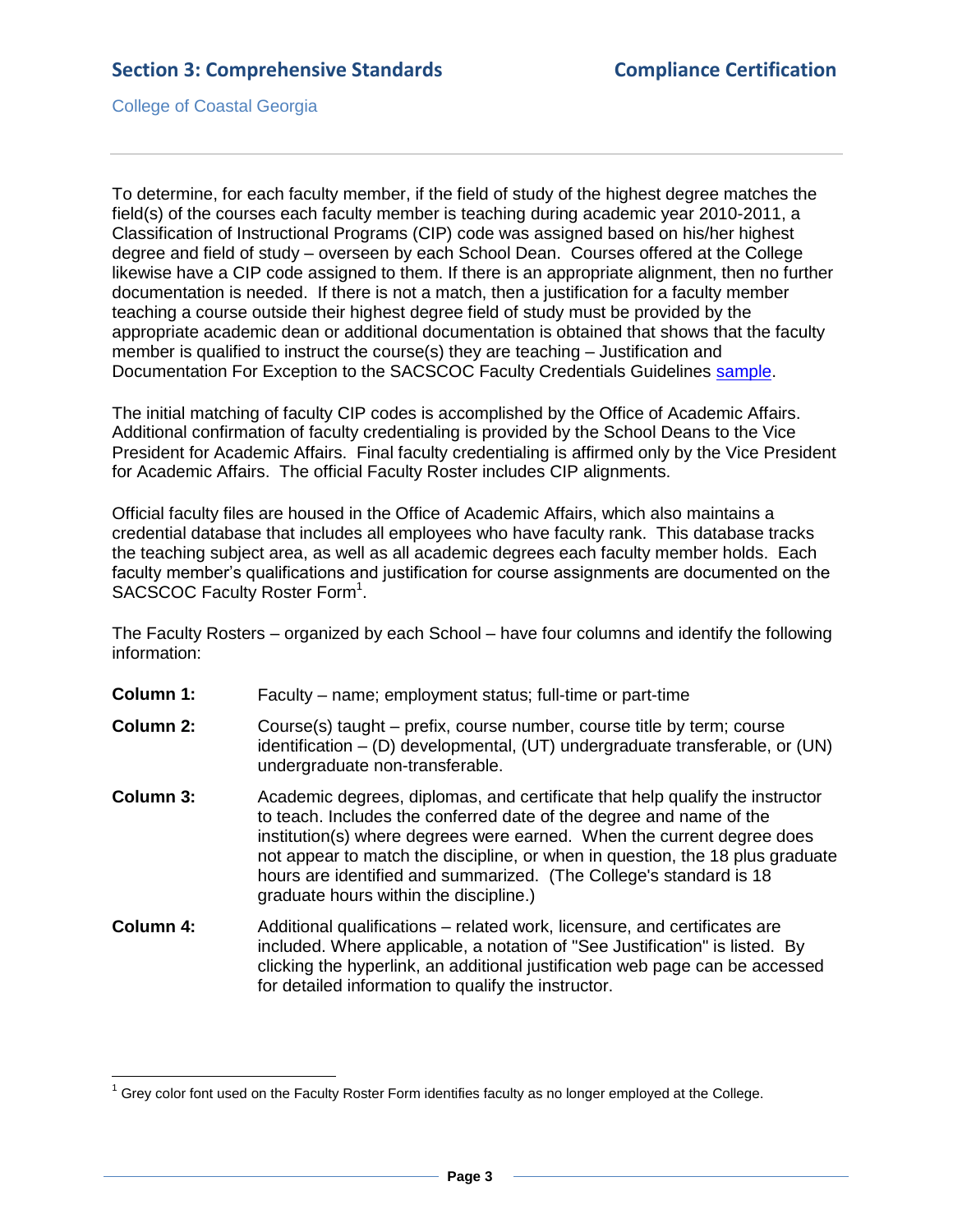The five Schools with corresponding Faculty Rosters follows:

- [School of Arts, Humanities and Social Science](3.7.1.SchoolOfArtsHumanities&SocialScience.pdf#page=1)
- [School of Business and Public Affairs](3.7.1.SchoolOfBusiness&PublicAffairs.pdf#page=1)
- [School of Education and Teacher Preparation](3.7.1SchoolOfEducation&TeacherPrep.pdf#page=1)
- [School of Mathematics and Natural Sciences](3.7.1SchoolOfMathematics&NaturalSciences.pdf#page=1)
- [School of Nursing and Health Sciences](3.7.1.SchoolOfNursing&HealthSciences.pdf#page=1)

The College adheres to all conditions for qualifications of faculty members under the *USG Board of Regents Policy Manual* for minimum qualifications of faculty members.

#### **Annual Evaluation**

To ensure the highest degree of faculty competence, it is the policy of the College to evaluate the performance of all faculty members annually. To carry out this policy, a formal and comprehensive evaluation process has been developed and implemented. The evaluation process used at the College for instructional faculty includes these components:

- Student evaluations of faculty for all courses taught during the Fall and Spring **Semesters**
- Observation of faculty in the classroom each semester by School Deans
- A self-evaluation completed by the individual faculty member
- A comprehensive evaluation form completed by the School Dean focusing on the broad categories of teaching, service to the institution and community, and professional development, as described below

The faculty evaluation process serves at least four purposes:

- To evaluate the effectiveness of individual faculty members
- To improve instruction for the students of the institution
- To assist the faculty member in his or her professional development
- To provide a basis for promotion and tenure decisions

Each School Dean utilizes a [Faculty Evaluation Form](3.7.2.cSelfEval&DeanEvalForm.pdf#page=1) for the annual performance evaluation of teaching faculty. Instructional faculty members are required to participate in this annual evaluation process and submit an evaluation portfolio.